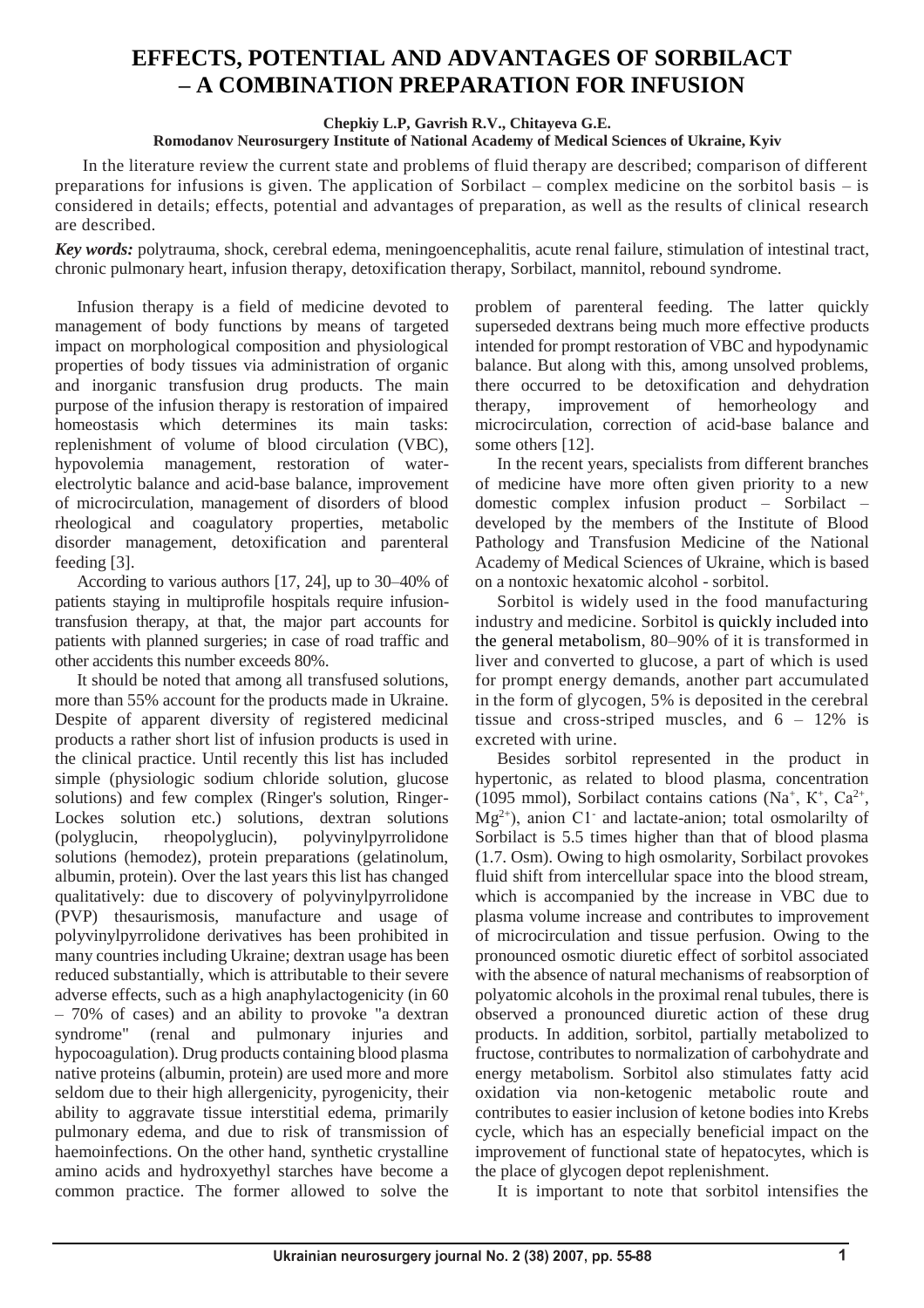intestinal motility owing to the direct impact on the neuroreceptor system of intestinal wall and enhancement in synthesis and secretion of villikinin, cholecystokinin and vitamins of group B. Lactate-anion contributes to correction of acid-base balance of blood plasma and, by taking part in the reactions of carbohydrate-energy metabolism, restores and stimulates cell functions of reticular endothelial system, liver and kidneys. All this determines the broad spectrum of Sorbilact effects, namely: anti-shock, energy, detoxification, diuretic, stimulation of intestinal peristaltics, and neutralization of metabolic acidosis [20].

By the present, biological properties and effects of Sorbilact on the human body have been established, optimal and maximum allowable doses have been determined, indication scope has been scientifically justified and product safety has been proven. For the period of 7 years of Sorbilact usage in the clinical practice (and it is more than 10 million of the product bottles), there has been reported no serious, life-threatening complications associated with the product administration. At the present time Sorbilact is recommended for application in different branches of medicine by a certain number of outstanding Ukrainian scientists, among whom are: in general surgery - member of AMS of Ukraine M.P. Pavlovskiy [19], member-corr. of AMS of Ukraine M.P. Zakharash [14]; in oncology – professor V.V. Ganul [6]; in urology – member of AMS of Ukraine A.F. Vozianov [1]; in the infectious disease clinic – member of AMS of Ukraine Zh.I. Vozianova [2], professor V.V. Gebesh [7, 8]; in neurosurgery – member-corr. of AMS of Ukraine – N.E. Polishchuk [20]; in intensive care – member-corr. of AMS of Ukraine V.I. Cherniy [26], chief anaesthesiologist of MoH of Ukraine, professor F.S. Glumcher, and professors I.P. Shlapak [28, 29], A.I. Treshchinskiy [23], M.A. Georgiyants [9].

As of today, Sorbilact is used in many branches of medicine, such as: abdominal surgery (for example, in patients undergone abdominal aortic aneurysm surgery); oncology; neurosurgery (in severe craniocerebral trauma, acute cerebrovascular disease, cerebral tumour and inflammatory brain diseases accompanied by cerebral edema and swelling) [20, 23, 25]; neurology (in cytomegaloviral, herpetic and other encephalitises of viral etiology); pediatrics; pulmonology [12, 13]; traumatology [21]; resuscitation and intensive care (in polytrauma, shock of various genesis, cerebral edema) [22, 26, 29]; treatment of infectious diseases (in meningococcal disease and bacterial meningitis, hepatitis, leptospirosis) [2, 8] and in the postoperative period aimed at prevention and treatment of enteroparesis [19].

It is known that in pathogenesis of most diseases, endogenous intoxication syndrome is given a leading position (focus of inflammation, areas of ischemia or tissue destruction of any origin may be sources of endogenous intoxication), which is characterized by staging: stage I – development of endotoxicosis; stage II is characterized by toxemia; stage III (terminal) is characterized by multiple organ failure syndrome associated with injuries of efferent organs and systems. Until recently the main components of detoxification therapy have been crystalloid solutions (electrolytes, glucose) and colloid solution (neohemodez). However, multiple-dose administration led to the development of a severe complication – PVP-thesaurismosis conditioned by the toxic impact of polymer macrofractions on the cells of reticular endothelial system. Application of Sorbilact opens new prospects in respect of the detoxification therapy. As it has been mentioned previously, this preparation contains cations  $Na^+$ ,  $K^+$ ,  $Ca<sup>2+</sup>, Mg<sup>2+</sup>, anion Cl<sub>1</sub>, organic lactate-anion and sorbitol$ in hypertonic, as related to blood plasma, concentration. Such a combination of components and their concentrations determines the detoxification effect of Sorbilact as it fulfills the following main tasks: it intensifies tissue perfusion in a pathologic focus, which contributes to rapid elimination of toxic factors into the blood stream; increases VBC resulting in lowering of toxic substance concentrations in the blood stream; binds circulating toxins, quickens their elimination from the body via forced diuresis; in addition, this preparation exerts a nephroprotective action and has an ability to enhance the diuresis in acute renal failure (ARF). It is significant that lactate-anion contributes to correction of plasma acid-base balance and stimulates functions of liver and kidneys RES.

It should be noted that in presence of certain pathological states (increased intracranial pressure (after traumas and surgeries), cerebral edema, acute renal or hepatorenal failure, ascites (associated with combination therapy), quick elimination of toxins in case of intoxications, surgeries with application of artificial circulation and some others), there is often used mannitol [30] that exerts effects similar to Sorbilact. Mannitol as well as Sorbilact is referred to pharmacological group of osmotic diuretics, provokes reduction of blood viscosity, fluid replacement from tissues into the blood stream and exerts a pronounced diuretic effect due to increase of blood plasma osmotic pressure and reduction of water reabsorption. Mannitol is slightly metabolized in the liver producing glycogen. However, according to the findings of clinical studies, effects of Sorbilact are more versatile, which is attributable to the multicomponent composition of its solution (it exerts not only diuretic, anti-edemic and detoxification effects but it also contributes to the restoration of acid-base balance (owing to sodium lactate that is included into product composition), improvement of metabolism in the body, replenishment of glycogen depot in the hepatocytes, early recovery of intestinal motility in posttraumatic or post operative periods; it has an anti-ketogenic action; when used in combination with amino-acid mixtures and immunonutrients, it covers total energy needs in the early postoperative period). Moreover, administration of Sorbilact does not cause rebound syndrome, which is often observed when traditional diuretics are used and which is attributable to staging of their pharmacodynamics; complications are observed very rare (as a rule, they are developed due to considerable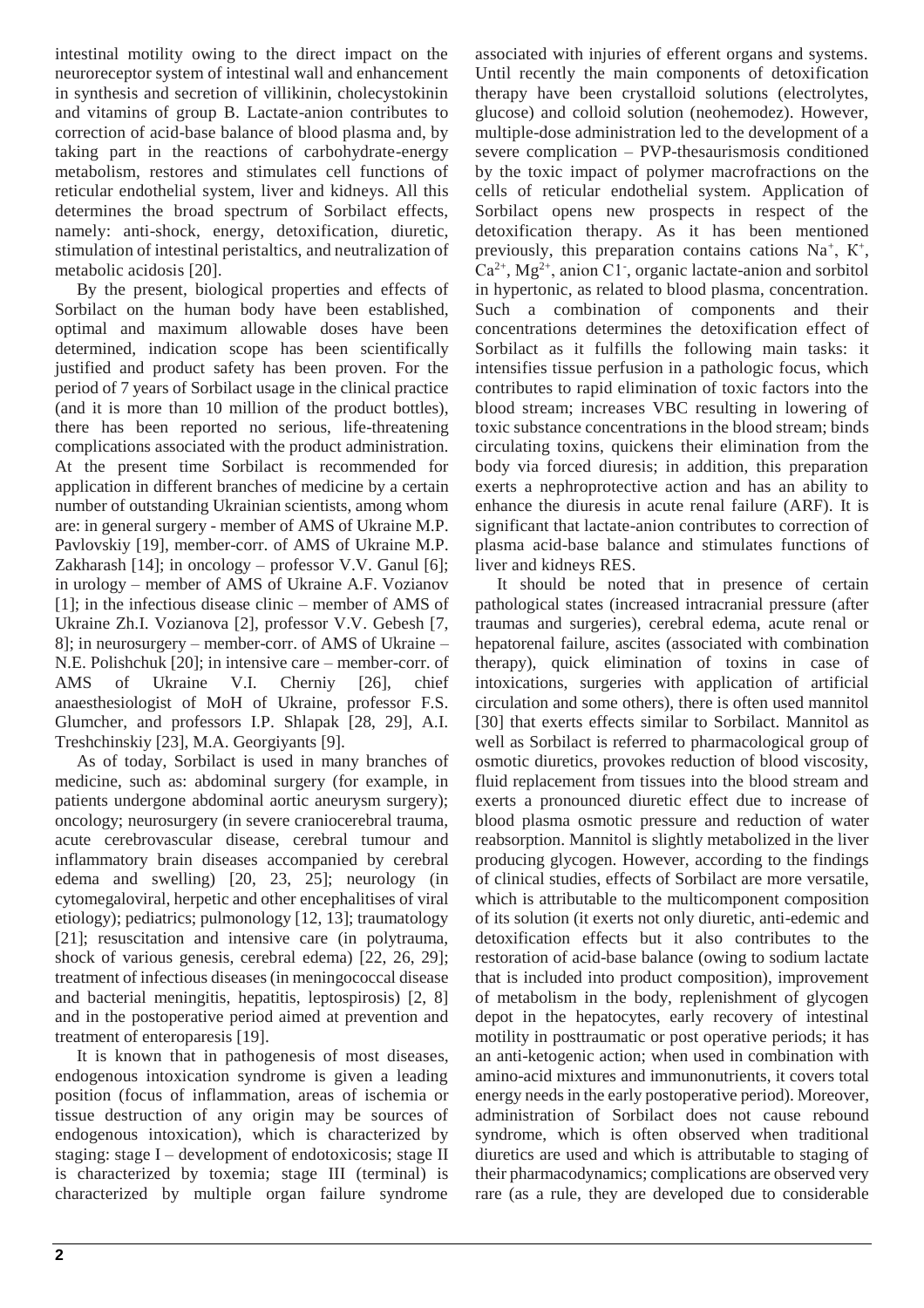overdose of the product).

.

Development of rebound syndrome is of extreme importance in case of cerebral edema that could be met in neurosurgical and neurologic practices. The first phase of action of osmotic diuretics is characterized by a prompt (within 15–30 minutes) reduction of intracranial pressure. There is observed a simultaneous reduction of intratissue pressure in those brain regions where vascular regulation and permeability of bloodbrain barrier (BBB) are not damaged; at the same time, in brain regions where BBB is damaged, intratissue pressure may be increased by 10–25%. Phase II (30–90 minutes after administration of osmotic diuretic) is characterized by maximum reduction of cerebrospinal fluid pressure (up to 50%) and intratissue pressure (up to 88%), which is accompanied by increase of cerebral blood flow values by 20–40%. The third phase (2.5–3.5 hours post drug product administration) is characterized by restoration of baseline cerebrospinal fluid pressure, while changes of intratissue pressure values may be diverse. In particular, in the aftereffect phase (upon rebound syndrome occurrence), cerebrospinal fluid pressure in 65% of cases and intratissue pressure in 45% of cases exceed baseline values. Absence of this severe complication is a characteristic property of Sorbilact and it is attributable to a versatile action of the product itself as well as to transformations of its component – sorbitol – in the body.

Literature data on advantages and disadvantages of Sorbilact and mannitol is summarized in Table 1.

*Table 1*

| <b>Indicator</b>                                    |                                                                                                                                                                                                                                                                                                                                                                                                                                                                                                                  | <b>Drug Product</b>                                                                                                                                                                                                                                                                                                                                                                                                                                     |
|-----------------------------------------------------|------------------------------------------------------------------------------------------------------------------------------------------------------------------------------------------------------------------------------------------------------------------------------------------------------------------------------------------------------------------------------------------------------------------------------------------------------------------------------------------------------------------|---------------------------------------------------------------------------------------------------------------------------------------------------------------------------------------------------------------------------------------------------------------------------------------------------------------------------------------------------------------------------------------------------------------------------------------------------------|
|                                                     | <b>Sorbilact</b>                                                                                                                                                                                                                                                                                                                                                                                                                                                                                                 | <b>Mannitol</b>                                                                                                                                                                                                                                                                                                                                                                                                                                         |
| Pharmacological<br>group                            | <b>Osmotic diuretics</b>                                                                                                                                                                                                                                                                                                                                                                                                                                                                                         |                                                                                                                                                                                                                                                                                                                                                                                                                                                         |
|                                                     | 200 g of sorbitol, 19 g of sodium lactate, 6 g of sodium<br>chloride, 0.1 g of calcium chloride, 0.3 g of potassium<br>Product composition chloride, 0.2 g of magnesium chloride and 1 L of water for chloride, and water for injection.<br>injection.                                                                                                                                                                                                                                                           | 1 ml of solution contains: mannitol 0.1 g or 0.15 g or 0.2 g;<br>excipients (sulfacyl sodium, trypaflavine), sodium                                                                                                                                                                                                                                                                                                                                     |
| Pharmacokinetics<br>and<br>pharmacodynamics         | Part of the sorbitol is used for the urgent energy needs; 80-<br>90% is utilized in the liver and accumulated in form of<br>glycogen, 5% deposited in the brain tissue and skeletal<br>muscles, 6-12% eliminated with urine. Sodium lactate is<br>transformed into sodium hydrogen carbonate in the blood<br>stream, which is resulted in gradual increase of the blood<br>alkali reserve, at that no rapid pH fluctuation is occurred;<br>50% of sodium lactate are not metabolized and excreted<br>with urine. | Mannitol has a pronounced diuretic effect attributable to<br>the increase of osmotic plasma pressure and lowering of<br>water reabsorption. Diuresis is accompanied by<br>elimination of substantial amount of sodium without<br>sufficient impact on potassium elimination. Half-life is<br>about 100 minutes. It is slightly metabolized in the liver<br>producing glycogen. About 80% of administered dose is<br>excreted with urine within 3 hours. |
| <b>Effects</b>                                      | Similar to that of mannitol, plus:<br>antishock effect;<br>metabolic acidosis neutralization;<br>replenishment of glycogen depot in the hepatocytes;<br>anti-ketogenic effect;<br>intestinal-peristaltic-stimulating effect;<br>body energy coverage<br>(usage in combination with amino acids and<br>immunonutrients).                                                                                                                                                                                          | Blood viscosity reduction;<br>detoxification effect;<br>diuretic effect;<br>anti-edemic effect.                                                                                                                                                                                                                                                                                                                                                         |
| <b>Adverse effects</b>                              | Due to solution hyperosmolarity, development of<br>dehydration events is possible during product<br>administration. Development of dyspepsia (in case of<br>overdosing) is possible in patients with decompensated<br>liver diseases.                                                                                                                                                                                                                                                                            | Hypohydration, electrolyte imbalance (hypokalemia,<br>hyponatremia), aggravation of circulatory inefficiency,<br>pulmonary edema, rebound syndrome, headache, nausea,<br>vomiting, diarrhea, urticaria and tremor may be observed.<br>Mannitol presence in the circumvascular tissues may result<br>in skin edema and necrosis. Side effects in overdosing are<br>extremely pronounced.                                                                 |
| <b>Interaction with other</b><br>medicinal products | It is prohibited to mix with phosphate- and carbonate<br>containing solutions.                                                                                                                                                                                                                                                                                                                                                                                                                                   | It potentiates a diuretic effect of saluretics and other<br>diuretic products. When combining with neomycin, there<br>is an increased risk of development of oto- and<br>nephrotoxic reactions. In simultaneous use with Digitalis<br>products, there is a high probability of increase of toxic<br>activity of the latter due to the hypokalemia.                                                                                                      |

#### **COMPARATIVE CHARACTERISTIC OF SORBILACT AND MANNITOL**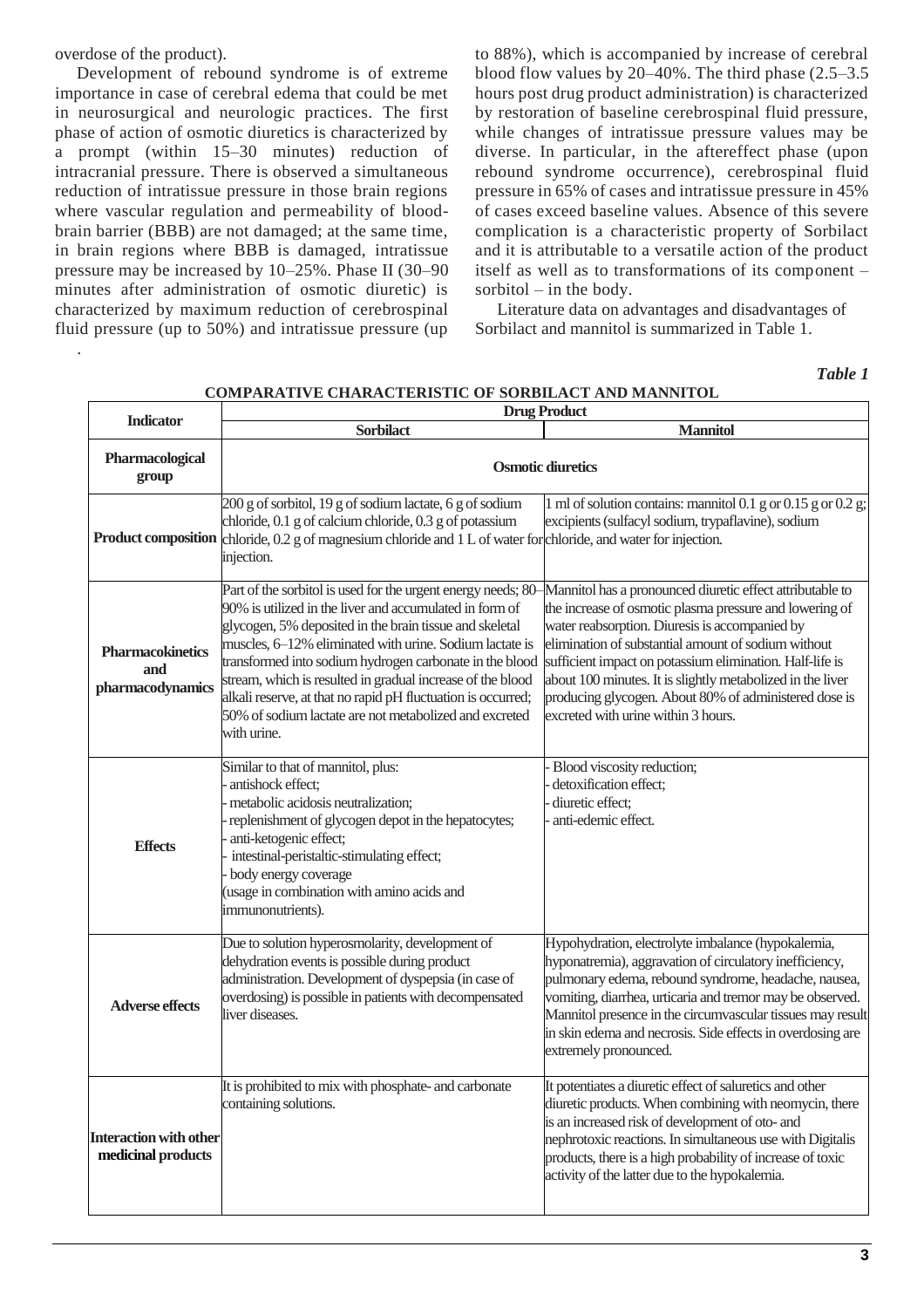Accumulated experience of Sorbilact usage opens great prospects of its administration as a component of infusion determined close attention to it when treating patients with therapy and allows to recommend this product for a polytrauma. According to the results of the study application in the clinical practice.

disaster medicine, inclusion of this product into scheme of the antishock therapy contributes to lowering of a dose and reduction of duration of sympathomimetic administration, earlier initiation of enteral nutrition feeding, reduction of intestinal flora translocation syndrome in the early postshock period. Moreover, they established efficiency of Sorbilact usage in restoration of energy metabolism in patients with severe polytrauma, which was evident of significant improvement of neutrophil phagocytosis indices (a very important link in the nonspecific immunity) and as consequence – of decrease in incidence of infectious complications (from 86.6 to 45.1%) and multiple-organ-failure syndrome (from 63.3 to 25.5%) [21].

One of the major principles of traumatic shock management is the infusion-transfusion therapy, which, as of today, assumes rational combination of blood components and solutions for infusion. It has been proven by numerous studies and clinical observations that progression of concomitant injury depends on how adequate was the antishock therapy in the acute period of response to the trauma. Optimal electrolytic composition of Sorbilact ensures correction of lesions induced by the shock [10, 24, 28, 29]. Product antishock effects are attributable to the metabolism of sorbitol containing in it, which contributes to correction of stress glycemia, cell energy deficit, and potentiation of reparation processes. In addition, it is important to note that in acute posttraumatic and postshock periods, sorbitol utilization is not disturbed. Sodium lactate that is also one of the components of Sorbilact contributed to enhancement of buffer capacity of hydrocarbonate blood system, which ensures gradual neutralization of acid products and their renal and pulmonary elimination, and removal of manifestations of metabolic acidosis accompanied by severe impairments of haemodynamics. Hemodynamic activity of Sorbilact is expressed in increase of VBC, stabilization of central haemodynamics and optimization of organ blood flow [9, 28, 29].

Sorbilact is a rather effective product in management of multiple organs, primarily renal and hepatic, failure often accompanied by shock states [24]. Clinicians also take advantage of osmodiuretic effect of Sorbilact in management of already emerged ARI as this product provokes forced diuresis in case of excretion oliguresis. High efficiency of Sorbilact in prevention and treatment of ARI (authors used its sublimate model) has been confirmed experimentally [1]. In the course of the study it has been established that in simultaneous administration of sublimate and Sorbilact to experimental animals, neurotoxic effect of sublimate was reduced considerably up to complete elimination of ARI syndrome developing under control, which has been confirmed by dynamics of indices of integral renal function, renal transport, acidexcretory function, fibrinolytic and proteolytic urine activity and status of lipid peroxidation of renal cortex.

Complex of antishock effects of Sorbilact has conducted in the Ukrainian center of emergency and

Based on the obtained results, authors of the experiment have made a conclusion that nephroprotective activity of Sorbilact is attributable to increase of glomerular filtration rate due to normalization of renal haemodynamics, and this, in its turn, contributes to reduction of renal azotemia and restoration of tubular processes.

Sorbilact is also successfully used as a source of carbohydrates in parenteral feeding in early posttraumatic

period; intrinsic property of the product is to stimulate intestinal motility, which is especially important in concomitant abdominal injuries and hypoxic enteropathy as it reduces considerably hypercatabolic reactions in the body in response to a trauma [19].

Roshchin G.G. et al. in their methodological recommendations attribute Sorbilact to drug products of choice in pre-hospital management of patients with haemorrhagic shock. In literature sources, there are also evidences of Sorbilact application perspectiveness in the intensive therapy of septic shock including children [12].

Thus, as of today, indications for usage of Sorbilact in severe polytrauma are as follows: traumatic shock management, prevention and treatment of acute renal and hepatorenal insufficiency, coverage of energy needs in parenteral feeding, postoperative enteroparesis management and preparation of gastrointestinal tract to early enteral feeding.

There are available literature data on application of Sorbilact in patients who underwent abdominal aortic aneurism surgery [17]. The authors of the above data have established that Sorbilact infusion in patients during aortic aneurism surgery allows to reduce lesions of renal blood flow after aortic compression, as was evidenced by a higher level of glomerular filtration in comparison with the control group of patients. Moreover, Sorbilact administration contributed to increase in values of central venous pressure (preloading). Notwithstanding that in the course of the study no significant difference was revealed in values of minute blood flow volume in patients receiving Sorbilact and in patients of the control group, data on reduction of the systemic vascular resistance in patients receiving Sorbilact were indicative of more favourable conditions for myocardium for the whole period of aortic compression. The authors have made a conclusion of appropriateness of Sorbilact administration during abdominal aortic aneurism surgery. According to G.G. Roshchin, owing to its detoxification, antishock and rheological properties, Sorbilact has been included into the standard of care for serious patients with destructive forms of acute pancreatitis in the phase of toxemia and multiple organ failure.

Also, owing to the peculiarities of its pharmacodynamics, Sorbilact has found an application in treatment of patients with ischemic diseases of lower extremities, in particular with critical ischemia of lower extremities that is the phase of regional circulation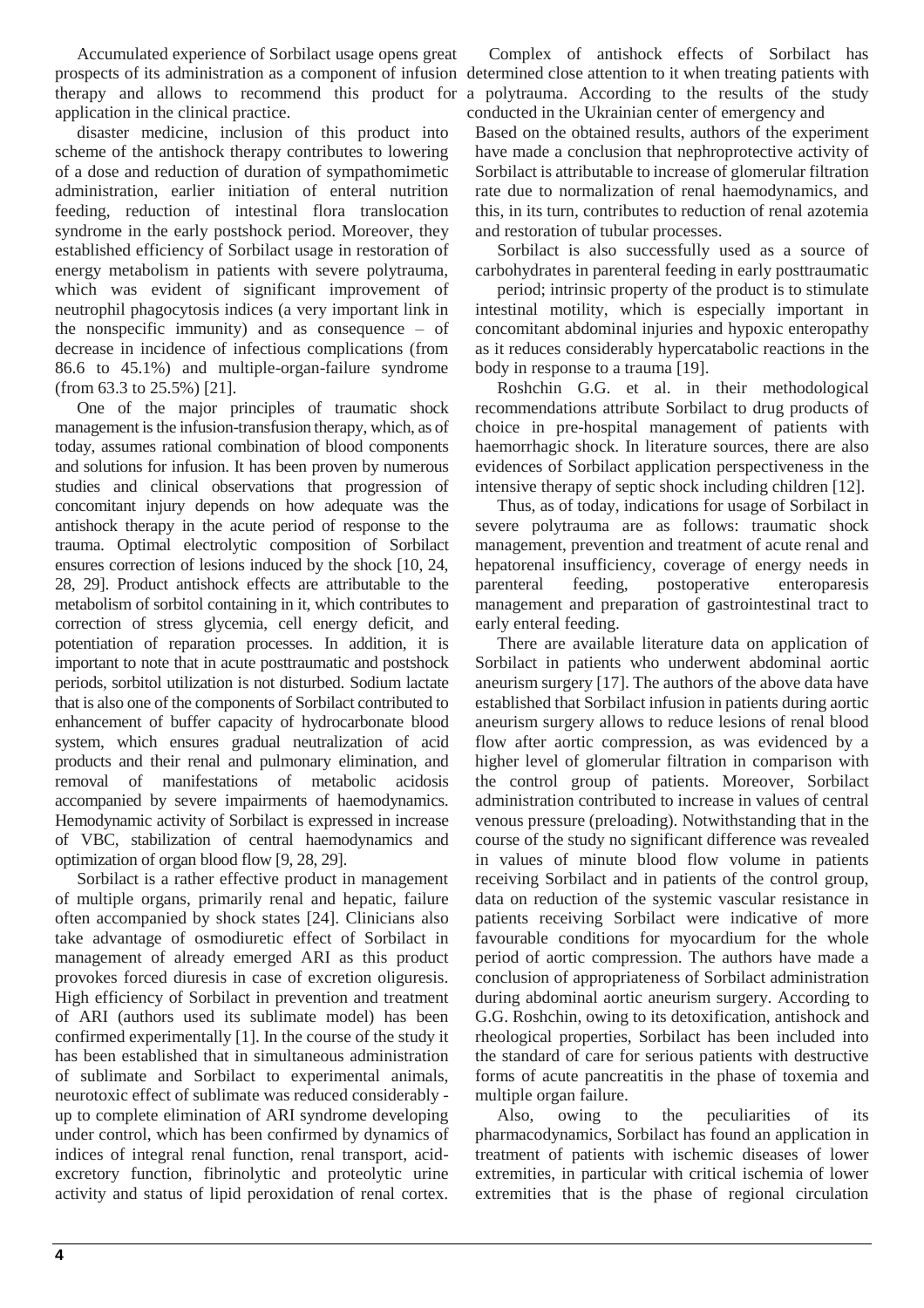decompensation characterized by such manifestations as rest pain, subfascial edema, trophic disorders and decrease in regional popliteal arterial pressure up to 50 mm Hg and lower. Sorbilact in such patients is used with the purpose of preoperative preparation or for treatment of states associated with the development of reperfusion syndrome. High effectiveness of this therapy allowed the authors to recommend Sorbilact for wide application [27].

Certain authors used Sorbilact during surgical management of oncological patients [6, 15, 18]; results of conducted clinical studies are indicative of appropriateness of administration of this drug product in intensive preoperative preparation of patients with the esophageal cancer, which is characterized by the presence of syndromes of dehydration and alimentary cachexia. At that, special attention is paid to replenishment of VBC, and energy, rheological, alkalinizing and detoxification properties of the given infusion product.

Based on the clinical application, it has been also established that using Sorbilact in the postoperative period as compared to the traditional schemes of intestinal stimulation, the flatulence phase in patients was not observed, and spontaneous bowel movement was observed 36 hours earlier than in the control group [14, 16]. This contributed to the prevention of respiratory complications as conditions for normal diaphragm rise were provided.

Use of Sorbilact in the neurosurgical hospital is of special interest. The most common complication after brain surgeries, in particular cerebral tumor surgeries, is a cerebral edema. Among causes leading to its development there are excessive blood flow and worsened outflow, cerebral blood flow disorder, hyperhydration and hypoosmolarity of blood, hypoxia and hypercapnia, angiospasm of subarachnoid cistern arterioles as well as usage of pharmacological products provoking dilatation of brain vessel etc. [25]. Hypotonic solutions of electrolytes and glucose are not applicable for cerebral edema management as they contribute to edema enhancement, as well as hypotonic and vasodilating products enhancing steal syndrome. In such cases usage of osmodiuretics (for example, mannitol) is justified, however, when using such products, there is a high probability of development of rebound phenomenon, i.e. change of a phase of prompt reduction of intracranial pressure to a phase of cerebral blood flow enhancement; rebound syndrome has been considerably less pronounced when Sorbilact is administered.

There are also literature data on efficacy of Sorbilact administration after intracranial haematoma surgeries (craniocerebral trauma, hemorrhagic stroke), inflammatory processes (brain abscess, meningoencephalitis), as well as during conservative management (ischemic stroke due to thromboembolism of the middle cerebral artery) [20]. Treatment efficacy has been studied by the authors with due account taken of upto-date examination techniques, such as computerized tomography, magnetic resonance imaging and computerized axial tomography. Based on the findings of the conducted studies, the authors have concluded that

Sorbilact advantages are attributable not only to its osmotic pressure but also to other pharmacodynamic effects; so, it has been recommended as an efficient product in the complex treatment of cerebral edema.

Study on Sorbilact application in the complex treatment of patients with meningitis of both bacterial and viral etiology (meningococcal, pneumococcal, herpetic and enteroviral) has much in common with the above mentioned works [7]. According to the study findings, in the group of patients receiving Sorbilact they observed disappearance or decrease in number of events associated with increased intracranial pressure (headache, vomiting, stiff neck and other symptoms)  $1 - 3$  days earlier than in the control group; they also observed normalization of pressure and composition of the cerebrospinal fluid and picture of fundus of the eye, recovery of intestinal peristaltics, functions of kidneys, liver, myocardium, water-electrolytic balance and acid-base balance. The authors noted that they observed no persistent residual events (headache, general weakness, vegetovascular dystonia and asthenoneurotic syndrome) in patients of treatment group in contrast to the control group, where such events occurred.

By the present time, some aspects of application of Sorbilact in the internal disease clinic, in particular in pulmonology and allergology, have been studied.

It is well known that in the pathogenesis of COPD, endotoxicosis takes a leading position considerably aggravating the course of disease leading to decompensation of the chronic pulmonary heart and development of multiple organ failure. However, adequate detoxification therapy allows to solve the problem of endotoxicosis reduction successfully, and it should be an obligatory addition to the etiological treatment. According to the clinical study data [4, 5, 13], 5 - 7 day regimen of Sorbilact administration leads to a pronounced positive effect (reverse of tachycardia, fever reduction, normalization of leukocytosis, reduction of content of malondialdehyde and other LPO products in patients' blood) as compared to other detoxification drug products, such as neohemodez exhibiting a less pronounced positive effect. Such properties of Sorbilact as improvement of microcirculation and rheological properties of blood as well as correction of acid-base balance and water-electrolytic balance are also very important for fulfillment of detoxification therapy. In the course of treatment of patients with exacerbations of pyoinflammatory process in COPD aggravated by bronchopulmonary changes and chronic pulmonary heart, usage of Sorbilact allows not only to reduce the severity of endotoxicosis but also to reverse completely manifestations of toxic syndrome.

N.I. Gumenyuk et al. suggest that Sorbilact may be used successfully in pathogenetic treatment of patients with decompensated chronic pulmonary heart disease (CPH). The main factors of the development of circulatory decompensation in patients with CPH are as follows: bronchial obstruction conditioning the increase of intrathoracic pressure, extrathoracic blood storage with edema development, heart contractility impairment due to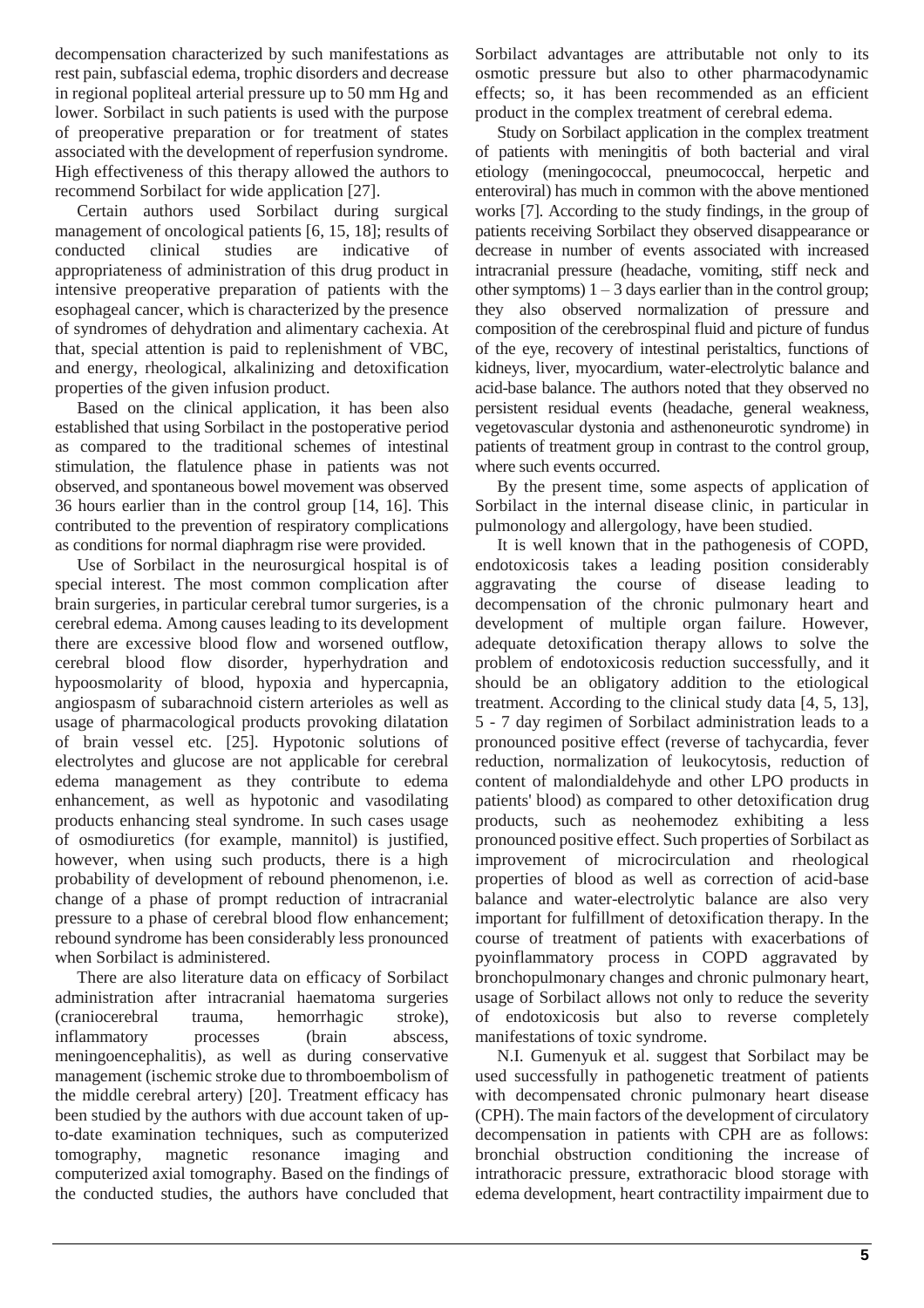infectious-toxic and anoxic myocardium damage; increase of haematocrit level due to compensatory erytrocytosis, platelet hyperaggregation, which, as a whole, leads to impairment of rheological properties of blood, increased risk of microthrombosis in pulmonary vessels and increase of pulmonary arterial resistance. According to the results of clinical studies, Sorbilact is capable to impact effectively on each of the mentioned links. Moreover, advantage of Sorbilact administration in patients with decompensated CPH is attributable to this product ability to provoke active tissue dehydration without causing an increase of haematocrit level. In the Institute of Phthisiology and Pulmonology named after F.G. Yanovskiy of AMS of Ukraine, there has been conducted a comparative study of diuretic properties and impact exerted on hemoconcentration degree of furosemide saluretic and Sorbilact solution for infusion. Based on the study results, it has been established that furosemide as compared with Sorbilact exhibits a more pronounced diuretic effect but at the same time it leads to even higher haemoconcentration. While Sorbilact has moderate osmodiuretic properties, and at that, due to active tissue dehydration, it exhibits a haemodilutional effect [5]. In addition, they evaluated safety of Sorbilact usage in COPD patients with stagnant circulatory insufficiency. It has been established in the course of the study that intravenous administration of Sorbilact has no adverse reactions and it does not worsen cardiac output (according to the data of echocardiography) [4].

There is also data in some literature sources that Sorbilact may be efficient in treatment of allergic diseases, in particular drug allergy. In this context, a work fulfilled by Gorovenko N.G. et al. [11] seems rather convincing. In the course of this trial Sorbilact was used for treatment of patients with urticaria and bronchial asthma. Based on the data of clinical laboratory examinations, the authors have made a conclusion of appropriateness of Sorbilact administration in the complex treatment of allergic diseases as this product stabilizes haemodynamics, normalizes clinical and biochemical indices, improves renal and hepatic functions, increases diuresis and has a pronounced detoxification effect.

Fluid therapy is indicated to most hospitalized patients both of therapeutic and of surgical profiles. Clinical medicine is in critical demand of drug products intended for efficient fulfillment of such tasks as detoxification, improvement of microcirculation, correction of waterelectrolytic and acid-base balances and so on. A complex infusion product - Sorbilact - developed by the Ukrainian specialists is one of the products that comply with the above mentioned requirements. Researches carried out in leading Ukrainian clinics of surgical, trauma, therapy, oncology, pediatric, infectious and other profiles, demonstrated the efficacy of this product for detoxifying and antishock therapy; proved their opportunities in the treatment of diseases associated with impaired blood rheological properties and coagulation, as well as with energy, metabolic and other disorders. Nevertheless, it is reasonable to carry out further clinical studies aimed at

revelation of additional abilities of Sorbilact and other fields of its application.

## **References**

- 1. Vozianov O.F., Bozhenko A.I., Fedoruk O.S. Acute renal insufficiency. – Odessa: Odessa med. university, 2003. – pp. 271–311.
- 2. Vozianova Zh.I., Pechinka A.M. Sorbilact and Rheosorbilact drug products – modern approach to fluid parenteral therapy // Contemporary infections.  $-2005. - No. 2. - pp. 40-46.$
- 3. Gavrilov O.K. Guidelines on transfusion of blood and blood substitutes. – M.: Medicine, 1982. – p. 304.
- 4. Gavrisyuk V.K. Treatment of patients with chronic pulmonary heart disease // Ukr. pulmonol. journ. –  $2004. - No. 1. - pp. 5-8.$
- 5. Gavrisyuk V.K., Gumenyuk N.I., Lomteva E.A. Influence of infusion products based on sorbitol and sodium lactate on platelet aggregation in vitro in patients with chronic pulmonary heart disease // Ukr. pulmonol. journ. – 2005. – No. 1. – pp. 37–38.
- 6. Ganul V.L., Kirkilevskiy S.I. Esophageal cancer: oncologist and surgeon guide. – K.: Kniga plus, 2003. – p. 200.
- 7. Gebesh V.V., Dudar D.M. Efficiency of Pheosorbilact and Sorbilact in treatment of patients with leptospirosis and meningitis of various etiology // Family medicine. – 2004. – No. 1. – pp. 51–52.
- 8. Gebesh V.V., Sukhov Yu.A. Detoxification therapy with Sorbilact in the complex treatment of leptospirosis // The art of treatment. – 2004. – No. 8.  $-$  pp. 80–81.
- 9. Georgayants M.A., Korsunov V.A. Modern approaches to certain directions of fluid therapy of septic shock in children // Pain peculiarities in children and method of its treatment. Standardization emergency aid in children: Materials of all-Ukrainian research and application conference on child anesthesiology and intensive care (September 17–19, 2003, Dnipropetrovsk). – D., 2003. – pp. 133–141.
- 10. Glumcher F.S., Suslov G.G., Chernyshov V.I., Dubov A.M. Impact of infusion of Rheosorbilact and isotonic solution of sodium chloride on the values of central haemodynamics in patients with hemorrhagic shock (comparative pilot trials) // Pain. Anaesthesia. Intensive therapy. – 2006. - No. 4. - pp. 24-28.
- 11. Gorovenko N.G., Osipova L.S., Grishylo P.V. et al. Pathogenic justification and experience of usage of Sorbilact and Rheosorbilact infusion products in treatment of allergic diseases // Ukr. pulmonol.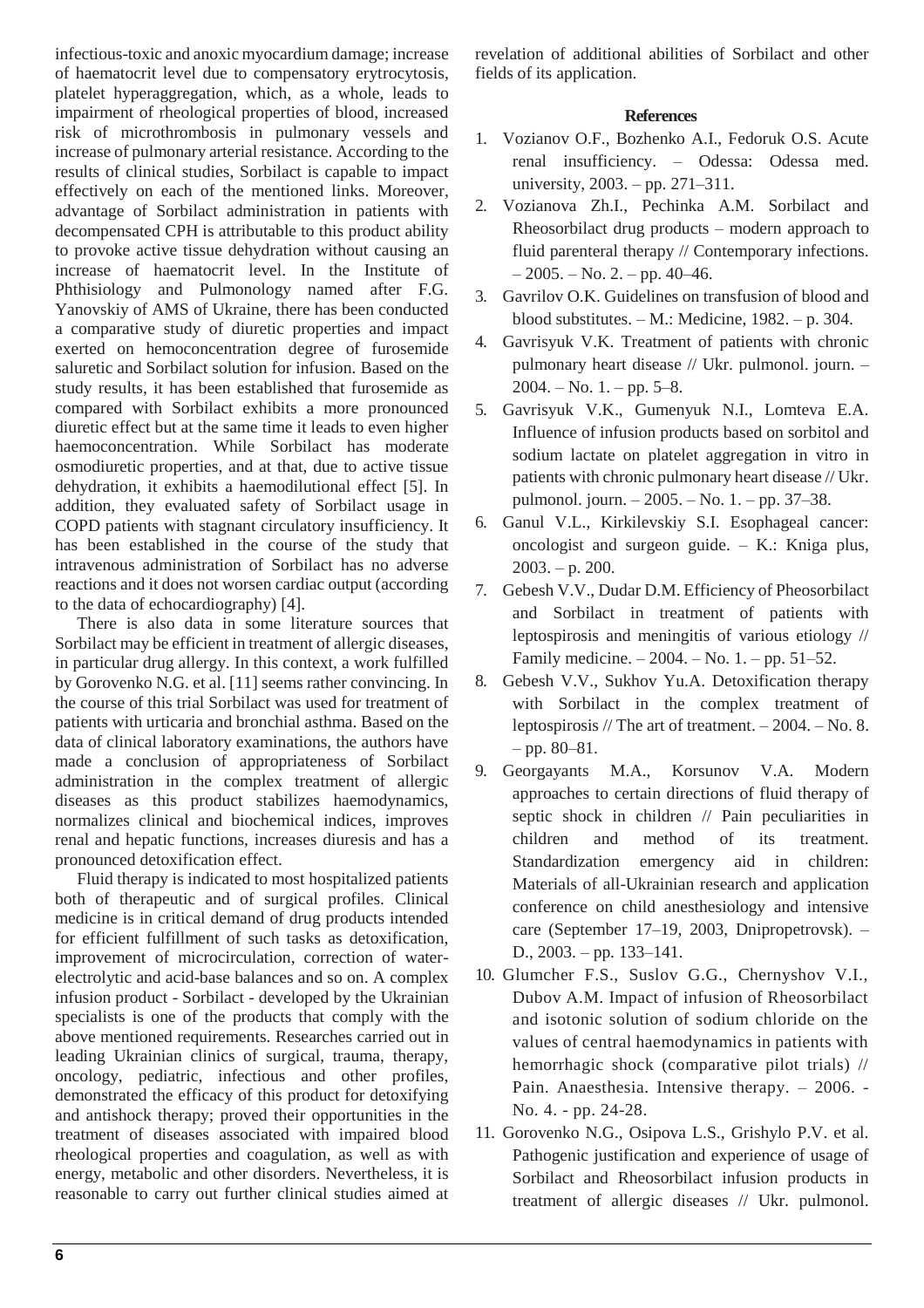journ. – 2003. – No. 3. – pp. 25–27.

- 12. Gumenyuk N.I. Complex drug products based on sorbitol – a new approach to the fluid therapy  $//$  The art of treatment.  $-2004. -$  No. 7 (13).
- 13. Gumenyuk N.I., Dzyublik Ya.A., Morskaya N.D. et al. Background to the application of hyperosmolar infusion solution of sorbitol in patients with decompensated chronic pulmonary heart disease // Ukr. pulmonol. journ. – 2003. – No. 1. – pp. 57–58.
- 14. Zakharash M.P., Kucher N.D., Poyda A.I., Yaremchik I.A. The role of Sorbilact product in the early postoperative period in patients of coloproctological profile  $//$  The art of treatment.  $-2004. -$  No. 11.  $$ pp. 28–29.
- 15. Kirkilevskiy S.I., Kakovskaya L.N., Gumenyuk N.I. et al. Usage of Sorbilact for treatment of postoperative paralytic intestinal obstruction in cancer of esophagus and stomach spreading on esophagus // Clin. surgery.  $-2003. -$  No. 9.  $$ pp. 8–10.
- 16. Konovalov E.P., Terletskiy V.N., Plyatsok A.A. et al. Usage of Sorbilact in the complex correction of enteral insufficiency syndrome in surgical patients // Clinical surgery. – 2004. – No. 10. – pp. 32–34.
- 17. Mazur A.P., Sharapova A.V. Sorbilact in the fluid therapy of the postoperative period (through the example surgical treatment of abdominal aortic aneurism) // The art of treatment.  $-2004. -$  No. 10 (16).
- 18. Novak V.P., Dzysiv M.P., Kondratskyy B.O. et al. Impact of intravenous infusions of Sorbilact on blood coagulation system in oncological patients // Hemostasis – problems and perspectives: Materials of the international symposium (November 5–6, 2002, Kyiv). – K., 2002. – pp. 257–260.
- 19. Oborin O.M., Ivankiv T.M., Myndyuk M.V., Pavlovskyy M.P. Impact of single prevenous infusions of a new hyperosmolar solution – Sorbilact – on the motoric activity of different gastrointestinal areas in dogs under normal and pathological conditions // Herald of scientific researches. – 1995.  $-$  No. 3. – pp. 3–6.
- 20. Polishchuk M.Ye., Kaminskyy O.A., Litvinenko A.L. et al. Application of Sorbilact, a hyperosmolar infusion product, in the clinic of emergency neurosurgery // Ukr. neurosurg. journ. – 2002. – No.  $1. - pp. 94 - 96.$
- 21. Roshchin G.G., Gaydayev Yu.O., Mazurenko O.V. et al.Delivery of medical aid to pre–hospital patients with polytrauma: Method. recommendations. – K., 2003.
- 22. Roshchin G.G., Zemskov V.S., Tkachenko O.A. et al.

Standards of diagnostics and treatment of acute pancreatitis: Method. recommendations. – K., 2004.

- 23. Treshchinskiy A.I., Treshchinskaya M.A. Rheosorbilact and Sorbilact as drug products for fluid therapy in neurology // The art of treatment. – 2006. – No. 12. – pp. 66–68.
- 24. Khyshnyak A.A., Volkova Yu.V., Pavlenko A.Yu. Pathogenetic aspects of application of Sorbilact and Rheosorbilact in the complex therapy of traumatic disease // Pain. Anaesthesia. Intensive therapy. – 2004. – No. 2. – pp. 378–382.
- 25. Chepkiy L.P., Shamov M.I. Clinical morphological justification of prevention and treatment of cerebral edema-swelling in intracranial extracerebral tumours // Ukr. neurosurg. journ. – 2006. – No. 3. – pp. 27–35.
- 26. Cherniy V.I., Kolesnikov R.I., Chernyakovskiy et al. Solutions of polyatomic alcohols (rheosorbilact, sorbilact) as a component of neuroprotection in patients with acute cerebral insufficiency // Medicinal products of Ukraine. – 2007. – No. 1. – pp. 69–71.
- 27. Chernyak V.A., Koshevskyy Yu.I. Detoxification therapy in patients with critical ischemia of lower extremities and concomitant atherosclerosis // Clin. surgery. – 2004. – No. 4–5. – pp. 116–117.
- 28. Shlapak I.P., Gaydav Yu.A., Zgrzheblovskaya L.V. et al. Usage of products of hydroxyethyl starches and polyatomic alcohols in the scheme of resuscitation of gastrointestinal tract in patients with polytrauma // Urk. journ. of extreme medicine named after G.O. Mozhayev. – 2002. – Vol.3, No. 1. – pp. 24–26.
- 29. Shlapak I.P., Malysh I.R., Zgrzheblovskaya L.V. Usage of solutions of polyatomic alcohols (sorbilact and rheosorbilact) in the intensive therapy in severe polytrauma: Method. recommendations.  $-K<sub>1</sub>$ , 2003. – p. 29.
- 30. Shtrygol S.Yu. Side effects of diuretics // Pharmacist. – 2003. – issue 19.